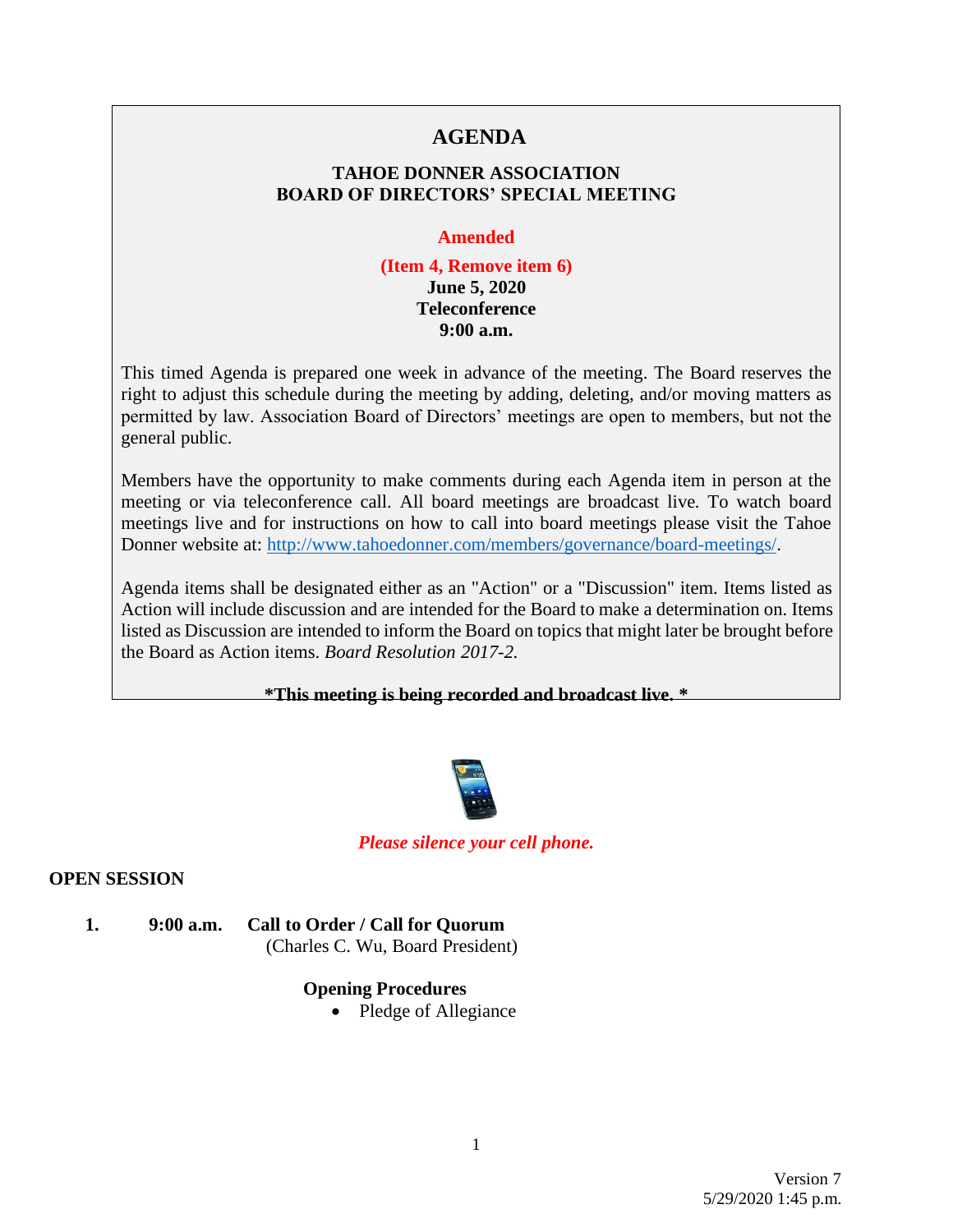### **2. 9:01 a.m. Member & Director Comments**

Property owners' comments are welcomed at this time for matters not on the agenda and are limited to three minutes. However, members may submit additional comments by email to the Board at [board@tahoedonner.com.](mailto:board@tahoedonner.com) The Board president will recognize members to comment on agenda items as they occur. Members are requested to identify themselves and to include Unit and Lot Number or Tahoe Donner address. Directors and Staff are limited by law to brief responses and clarifying questions to matters not on the agenda. Directors may request Staff to report back to the Board concerning such matters and place the matter on a future Board agenda.

Board meetings are defined by the Davis-Stirling Act as a gathering of a majority of directors at the same time and place to "hear, discuss, or deliberate upon any item of business that is within the authority of the Board." (Civ. Code §4090.) A Board meeting is a meeting of the corporation's Board of Directors to conduct business of the corporation.

#### **3. 9:05 a.m. Action: COVID-19 Summer Operations Plan and Financial Forecast**

(Miguel Sloane, Director of Operations and Brian Dunn, Interim CFO)

The Board of Directors will discuss and consider taking action proposed COVID-19 summer operations plan which requires limited access to amenities to achieve regulatory requirements and reduction in programs and services. Proposed COVID-19 summer operations plan to include recommendation to keep the 2020/2021 Recreation Fee and possible temporary COVID-19 reservation fees for members who do not purchase the Recreation Fee, and guests and unaccompanied guests.

The Board of Directors will also review the updated financial forecast.

# **4. 10:00 a.m. Action: Modification of Board Resolution 2019-3**

(Charles C. Wu, Board President)

In order to improve communications, homeowner feedback and transparency to the membership the Board of Directors will discuss and consider the idea of modifying TDA Board Resolution 2019-3 to include:

- 1. Assessments that are increased by more than 150% of Bay Area CPI,
- 2. Major changes to Tahoe Donner's amenity access program

### **5. 10:30 a.m. BREAK**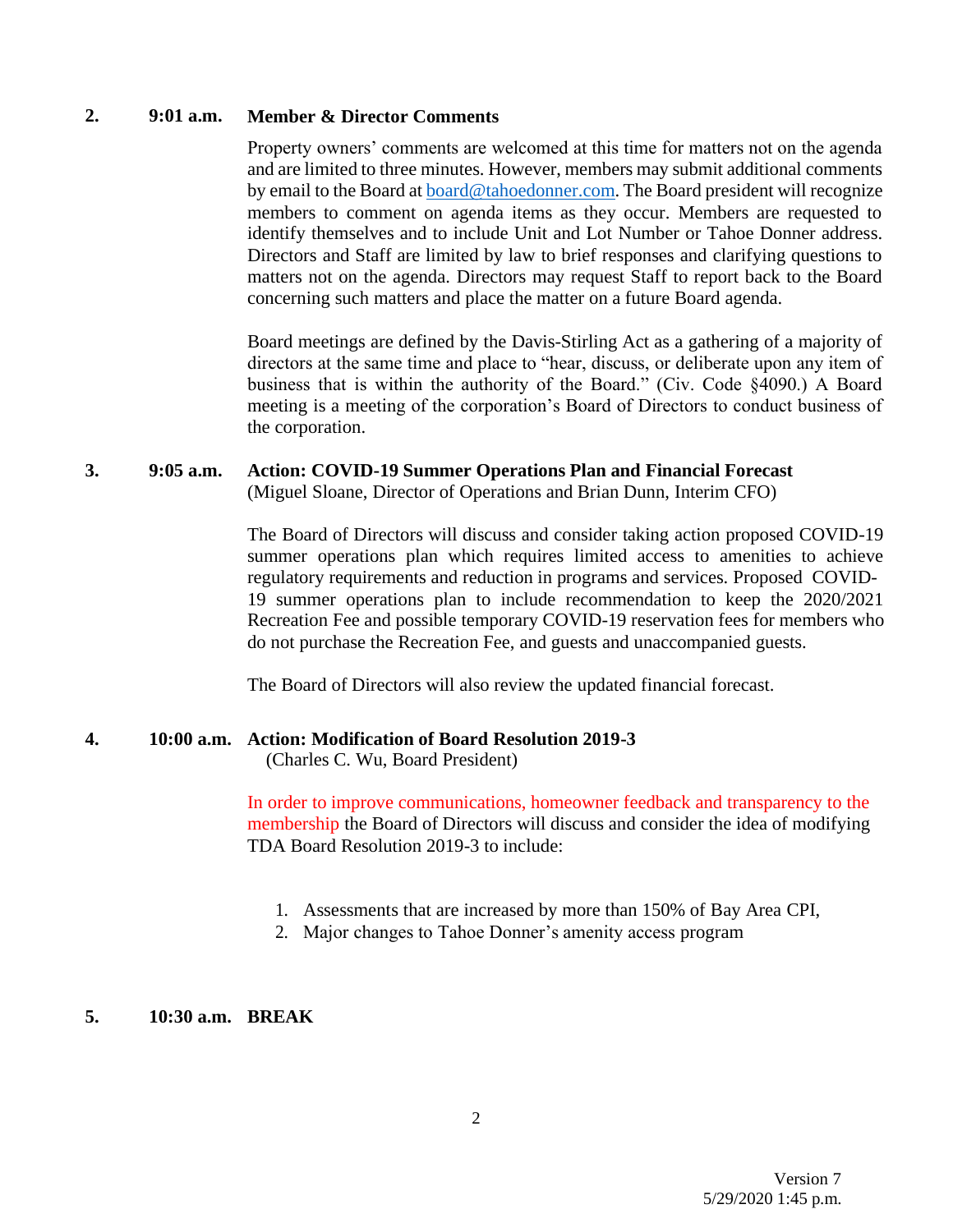### **6. 10:40 a.m. Action: Residential Trash Rates**

(Jennifer Jennings, Board of Director)

The Board of Directors will consider taking action to take a position on proposed increases to Town of Truckee trash rates.

### **7. 11:00 a.m. Discussion: Board Policy Governance vs. Management Operating Decisions** (Charles C. Wu, Board President)

The Board of Directors will discuss the Board Policy Governance vs Management Operating Decisions.

- Amenity Access
- TDA Member Portal and recording of committee meetings

### **8. 11:30 a.m. Action: Authorization to Record Liens on Properties with Delinquent Assessments**

(Annie Rosenfield, Director of Risk Management and Real Property)

The Board of Directors will be asked to authorize the recording of liens against the properties of members who have failed to bring their assessment accounts current.

{Properties Noticed for Recordation of Liens listed page 5 of agenda}

### **9. 11:45 a.m. Executive Session (closed to members)**

The Board is allowed to meet in "executive session" to discuss certain topics (Civil Code §4935).

The Board of Directors plan to meet in Executive Session to discuss the following:

- Legal Matters
- Personnel Matters
- Approval of Executive Session Minutes

#### **10. 1:00 p.m. Adjournment**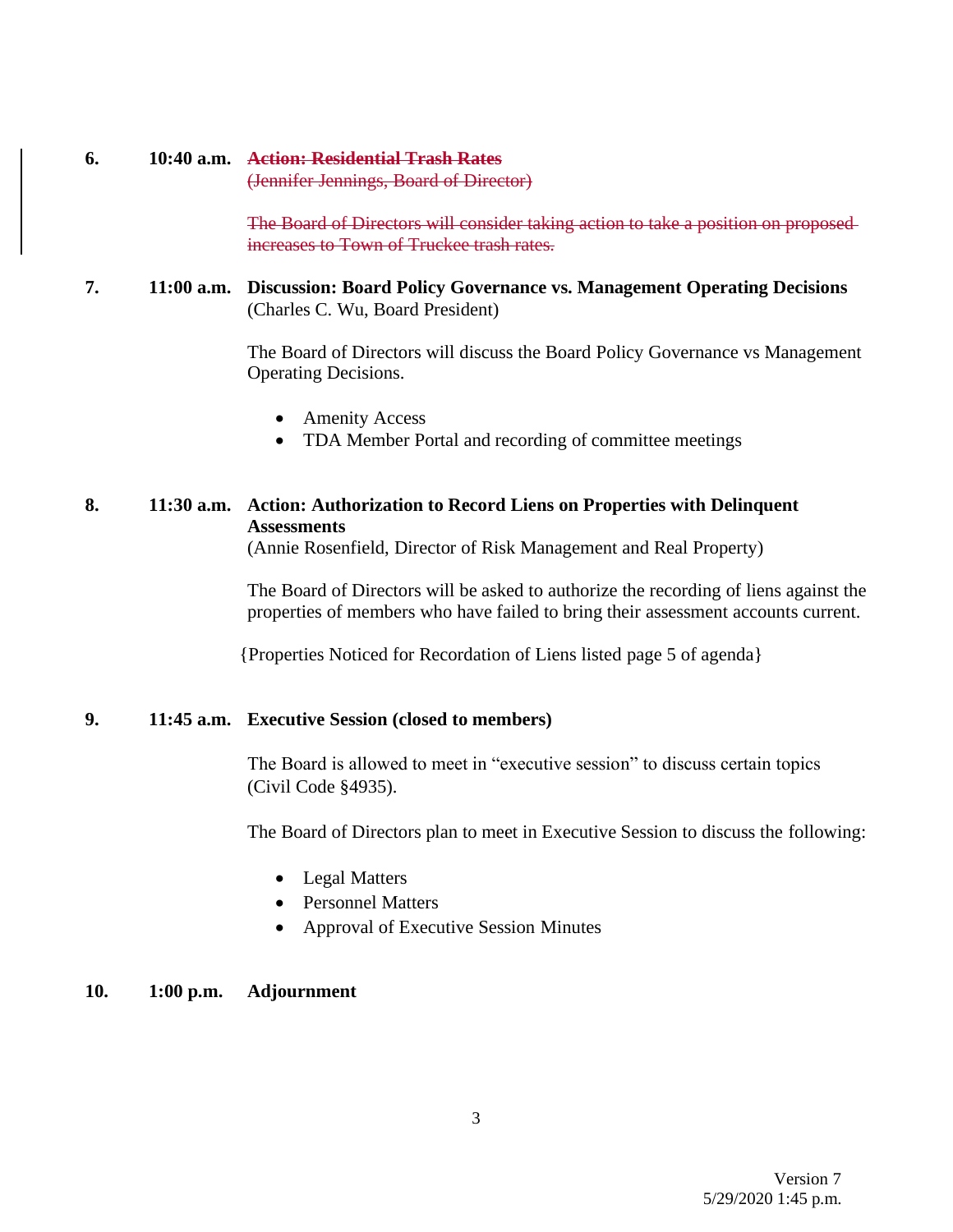The next regularly scheduled board meeting will take place Friday**, June 26, 2020** via teleconference.

As provided for in Civil Code §4920 – Notice of Board Meetings This agenda was posted at least four days prior to the meeting.

Look for board meeting details and supporting documents online at: <http://www.tahoedonner.com/members/governance/board-meetings/meeting-documents/>

Enroll in our electronic communication's email opt-in program to receive official communications via email. [http://www.tahoedonner.com/members/member-news-info/update-your-profile/opt-in](http://www.tahoedonner.com/members/member-news-info/update-your-profile/opt-in-to-go-paperless/)[to-go-paperless/](http://www.tahoedonner.com/members/member-news-info/update-your-profile/opt-in-to-go-paperless/)

*Robin Bennett May 28, <sup>2020</sup>*

Robin Bennett, Executive Assistant Date